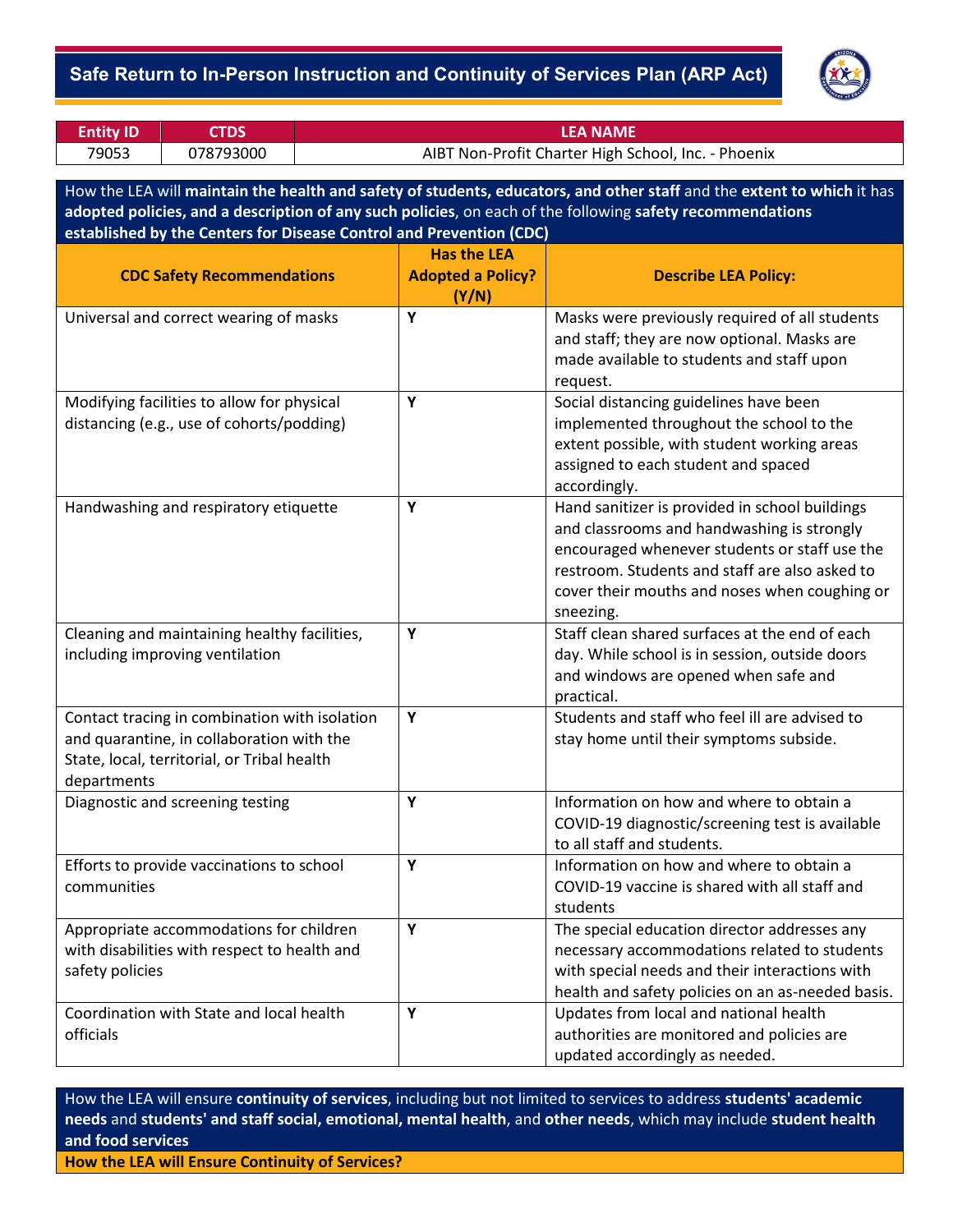## - **Safe Return to In-Person Instruction and Continuity of Services Plan (ARP Act)**



**Through the school's Distance Learning Plan for the 2021-2022 school year, policies and procedures to ensure continuity of services have been established for the benefit of staff and students, including students who are unable to attend school in person.**

| <b>Students' Needs:</b>                                             |                                                                                                                                                                                                                                                                                                                                                                                                                                                                                                                                                                                                                                                                                                                                   |  |  |  |
|---------------------------------------------------------------------|-----------------------------------------------------------------------------------------------------------------------------------------------------------------------------------------------------------------------------------------------------------------------------------------------------------------------------------------------------------------------------------------------------------------------------------------------------------------------------------------------------------------------------------------------------------------------------------------------------------------------------------------------------------------------------------------------------------------------------------|--|--|--|
| <b>Academic Needs</b>                                               | Students have access to their coursework online if they are unable to<br>attend school in person, and they and their parents/guardians also<br>receive daily check-ins from staff to ensure they are progressing as<br>expected through their classes. Teachers and mentors are available<br>remotely via phone, virtual meeting or the school's internal<br>messaging system to assist with student needs and interventions.                                                                                                                                                                                                                                                                                                     |  |  |  |
| Social, Emotional and Mental Health Needs                           | School staff will focus on the social and emotional needs of the<br>students, their safety, self-worth, and academic confidence. The<br>team will collaborate to best help the needs of the student and will<br>assist all additional staff, students, and their parents in providing<br>support to address any barriers to academic success. Some of the<br>responsibilities will be to actively support the administration at the<br>local sites, assist families to understand their children's educational<br>needs and resources, and maintain open communication between<br>the school and community agencies. School staff will provide extra<br>supports to our most vulnerable subgroups and underserved<br>populations. |  |  |  |
| Other Needs (which may include student health<br>and food services) | Teachers and mentors check in with students/parents on a daily<br>basis, whether students are attending school in person or virtually,<br>and are available remotely via phone, virtual meeting or the school's<br>internal messaging system to assist with any other student needs.                                                                                                                                                                                                                                                                                                                                                                                                                                              |  |  |  |
| <b>Staff Needs:</b>                                                 |                                                                                                                                                                                                                                                                                                                                                                                                                                                                                                                                                                                                                                                                                                                                   |  |  |  |
| Social, Emotional and Mental Health Needs                           | School administrators have multiple check-ins with staff each week<br>to assess any social, emotional and mental health needs and staff<br>are encouraged to share any needs with administrators.<br>Administrators are then able to connect staff with a range of support<br>resources on an as-needed basis.                                                                                                                                                                                                                                                                                                                                                                                                                    |  |  |  |
| <b>Other Needs</b>                                                  | Addressed by administration on an as-needed basis.                                                                                                                                                                                                                                                                                                                                                                                                                                                                                                                                                                                                                                                                                |  |  |  |

The LEA must **regularly, but no less frequently than every six months** (taking into consideration the timing of significant changes to CDC guidance on reopening schools), **review and, as appropriate, revise its plan** for the safe return to in-person instruction and continuity of services **through September 30, 2023 Date of Revision 04/15/2022 Public Input** Describe the process used to seek public input, and how that input was taken into account in the revision of the plan: School staff and teachers have continuously communicated with students, parents, and other relevant school and community stakeholders regarding the school's in-person and distance learning educational options and its COVID-19 policies and protocols as part of their routine check-ins. The public also has the opportunity to address the school board at any of its public meetings, which are publicly noticed at least 24 hours in advance. As feedback related to the plan has been received, it is shared with administrators and school board members who work together to incorporate it into an updated plan.

# **U.S. Department of Education Interim Final Rule (IFR)**